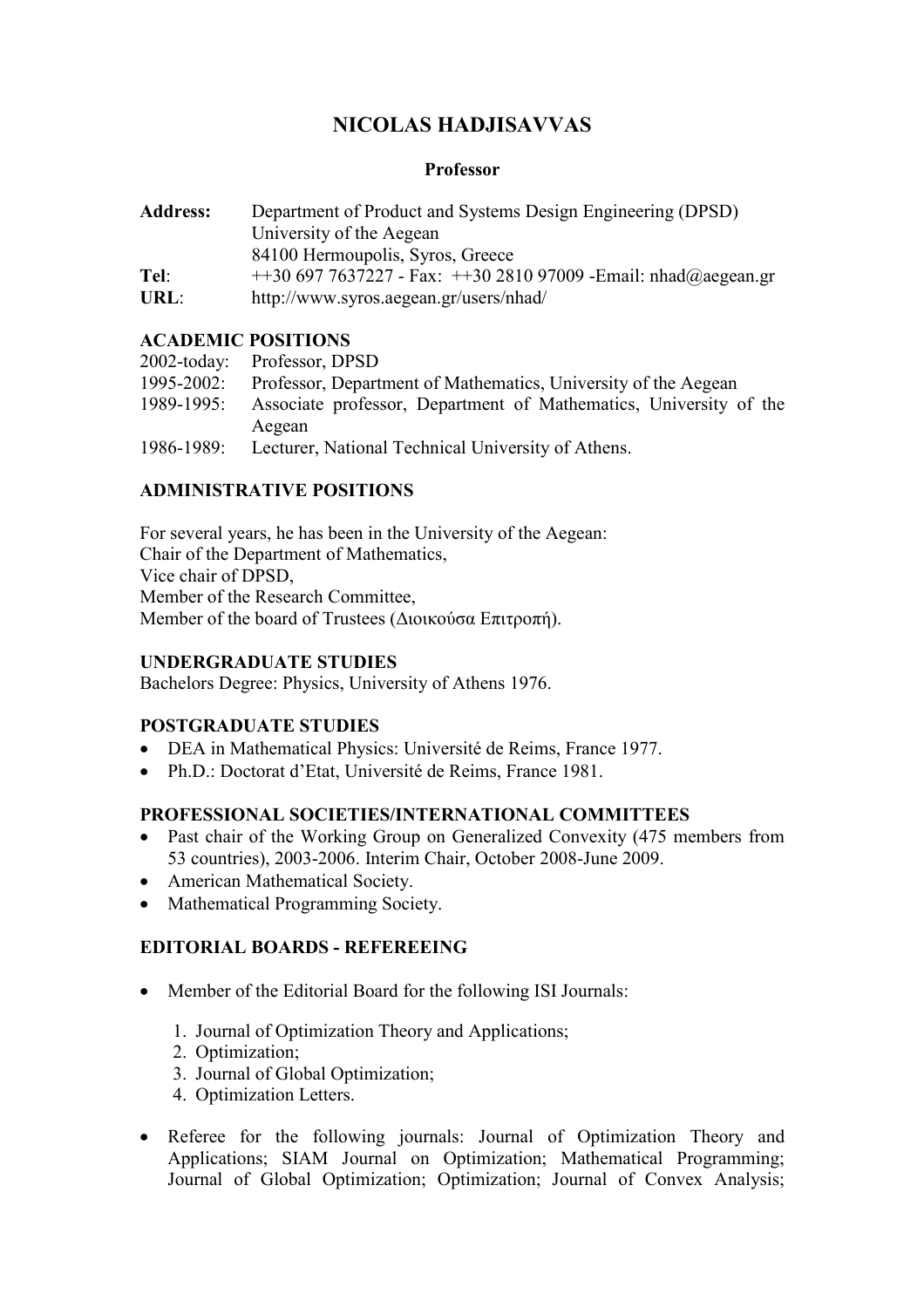Optimization Letters; Mathematical Methods of Operations Research; Mathematics of Operations Research; Acta Mathematica Hungarica; Journal of Mathematical Analysis and Applications; Pacific Journal of Optimization; Applied Mathematics Letters; Applicable Analysis; Nonlinear Analysis; Journal of Statistics and Management Systems; Lecture Notes in Economics and Mathematical Systems; Annals of Operations Research; Computational Optimization and Applications; Journal of Interdisciplinary Mathematics; Journal of Nonlinear and Convex Analysis; Journal of Computational and Applied Mathematics; Journal of Inequalities in Pure and Applied Mathematics (Electronic); Serdica; International Journal of Mathematics and Mathematical Sciences, as well as for various international Conference Proceedings.

• Reviewer for Zentralblatt für Mathematik and for Mathematical Reviews.

### **RESEARCH INTERESTS**

Convex and Nonconvex Analysis, Nonsmooth Analysis, Generalized Convexity and Monotonicity, Variational Inequality Problems-Equilibrium Problems, Mathematical Foundations of Quantum Mechanics.

### **BOOKS**

- 1. D. Kravvaritis, G. Pantelidis, N. Hadjisavvas: *Ordinary Differential Equations* (in Greek). Ziti Publications, 1990, Thessaloniki (Textbook).
- 2. N. Hadjisavvas, D. Hughes-Hallett, I. Vakalis (eds): Proceedings of the International Conference on the teaching of Mathematics (July 3-6, 1998 Pythagorion, Samos, Greece), John Wiley and Sons, Inc., 1998.
- 3. N. Hadjisavvas, J.E. Martinez-Legaz, J.P. Penot (Eds): *Generalized Convexity/ Monotonicity*, Springer-Verlag, 2001.
- 4. N. Hadjisavvas, P. Pardalos (Eds). *Advances in Convex Analysis and Global Optimization,* Kluwer Academic Publishers, 2001.
- 5. A. Eberhard, N. Hadjisavvas and D.T. Luc (Eds.), *Generalized Convexity, Monotonicity and Application*s, Springer, 2005.
- 6. N. Hadjisavvas, S. Komlosi and S. Schaible, *Handbook on Generalized Convexity and Generalized Monotonicity*, Springer, 2005.

# **CHAPTERS IN BOOKS**

- 1. N. Hadjisavvas, D. Kravvaritis, G. Pantelides: *On nonlinear monotone Operators with values in L(X,Y),* in: Constantine Caratheodory: An international Tribute. Th. Rassias, Editor. Word Scientific Publications Company (1990).
- 2. N. Hadjisavvas and S. Schaible: *Pseudomonotonicity and Quasimonotonicity in Variational Inequalities and Equilibrium Problems*, in "Generalized Convexity, Generalized Monotonicity", J.P. Crouzeix, J.E. Martinez-Legaz, M. Volle (eds). Kluwer (1998).
- 3. N. Hadjisavvas and S. Schaible: *Generalized Monotone Single Valued Maps,* (ii) *Generalized Monotone Multi Valued Maps* (iii) *Generalized Monotonicity: Applications to Variational Inequalities and Equilibrium Problems*: three refereed articles in: Encyclopedia of Optimization, P. Pardalos and G. Floudas (eds), Kluwer Academic Publishers (2001).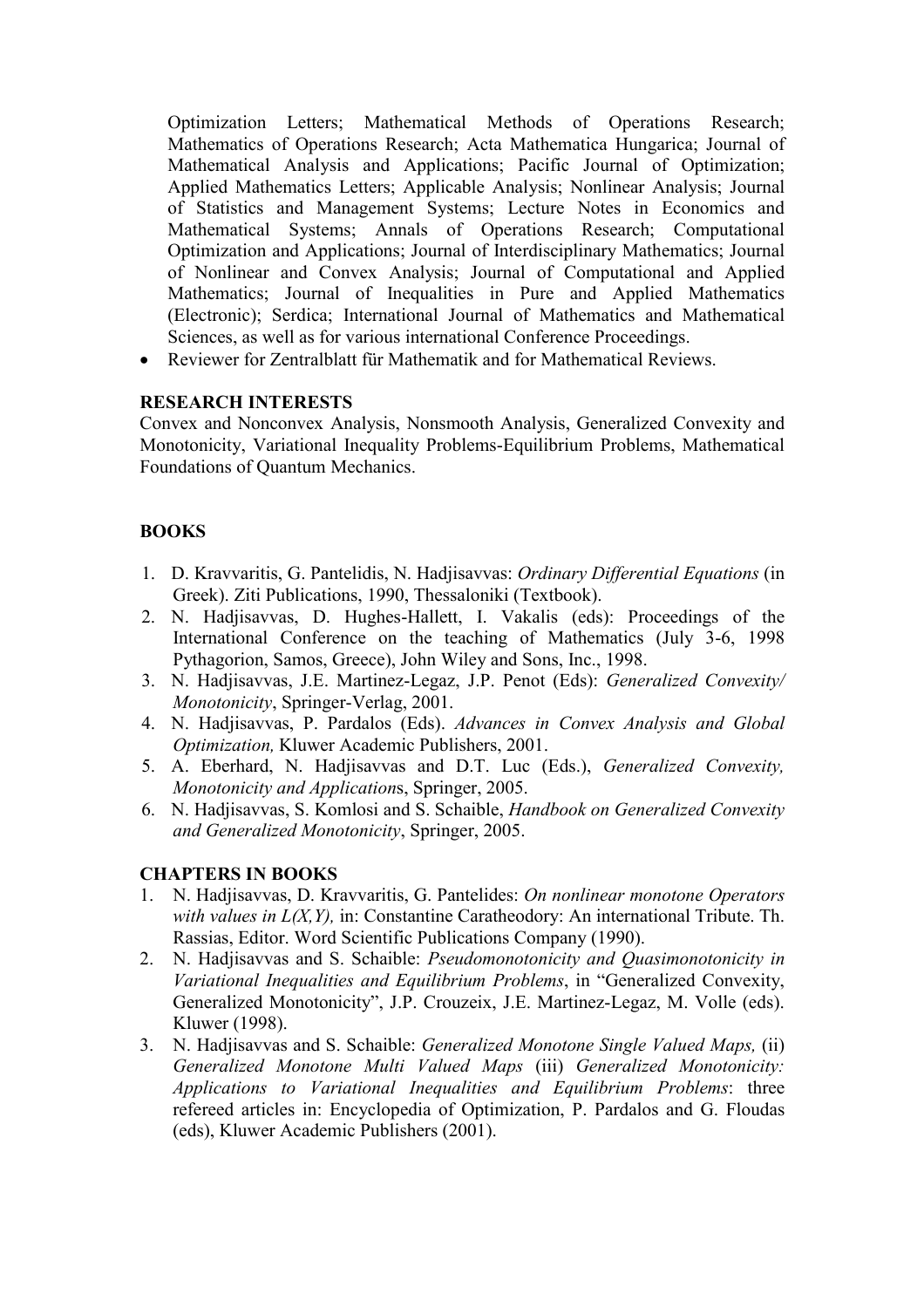- 4. N. Hadjisavvas: *Maximal Pseudomonotone Operators*, in: Recent advances in Optimization, G.P. Crespi, A. Guerraggio, E. Miglierina, M. Rocca (eds), Datanova Editrice (2003).
- 5. N. Hadjisavvas, S. Schaible: *Generalized Monotone Maps*, in: Handbook on Generalized Convexity and Generalized Monotonicity, Springer (2004).
- 6. N. Hadjisavvas: *Generalized Convexity, Generalized Monotonicity and Nonsmooth Analysis*, in: Handbook on Generalized Convexity and Generalized Monotonicity, Springer (2005).
- 7. N. Hadjisavvas: *Pseudomonotone Maps: Properties and Applications*, in: Encyclopedia of Optimization, P. Pardalos and G. Floudas (eds), Springer (2008).

#### **PAPERS**

#### **Papers in Journals**

- 1. N. Hadjisavvas: *Etude de certaines conséquences d' une interprétation subjective de la notion d' état.* Ann. Fond. Louis de Broglie, 3, 155-176 (1978).
- 2. N. Hadjisavvas and M. Mugur-Schachter: *Unbounded measures on the closed subspaces of a Hilbert space*. Lett. Nuovo Cim. 23, 439-443 (1978).
- 3. N. Hadjisavvas: *Non conservation du moment cinetique total, selon la Théorie Quantique des mesures, lors d' une mesure de spin.* Lett. Epist. 24, 14-20 (1979).
- 4. N. Hadjisavvas, F. Thieffine and M. Mugur-Schachter: *Study of Piron's system of questions and propositions.* Found. Phys. 10, 751 (1980).
- 5. N. Hadjisavvas: *The Maximum Entropy Principle as a consequence of the principle of Laplace*. J. Stat. Phys. 26, 807-815 (1981).
- 6. F. Thieffine, N. Hadjisavvas and M. Mugur-Schachter: *Supplement to a critique of Piron's system of questions and propositions.* Found. Phys. 11, 645-649 (1981).
- 7. N. Hadjisavvas: *Distance between states and statistical inference in Quantum Theory*. Ann. Inst. Henri Poincare, 35, 287-309 (1981).
- 8. N. Hadjisavvas: *Properties of mixtures of non-orthogonal states*. Lett. Math. Phys. 5, 327-332 (1981).
- 9. N. Hadjisavvas, F. Thieffine and M. Mugur-Schachter: *Critical remark on Jauch's Program.* Lett. Nuovo Cim. 30, 530-532 (1981).
- 10. N. Hadjisavvas: *On the "Hidden Variables" theory of A. Bach*. Phys. Let. 82A, 107-108 (1982).
- 11. N. Hadjisavvas: *On Cantoni's generalized transition probability*. Comm. Math. Phys. 83, 43-48 (1982).
- 12. M. Mugur-Schachter, N. Hadjisavvas: *The probabilistic-informational concept of an opacity functional*. Kybernetes, 11, 1890183 (1982).
- 13. N. Hadjisavvas: *The Role of the "Hidden Variables" of the Apparatus in Bell's Theorem*. Epist. Lett. 69.0, 1-3 (1983).
- 14. N. Hadjisavvas: *What a hidden variables theory is not*. Epist. Lett. 69.2, 5-8 (1983).
- 15. N. Hadjisavvas, A. K. Theophilou: *A rigorous formulation of the Kohn and Sham theory*. Phys. Rev. A30, 2183-2186 (1984).
- 16. N. Hadjisavvas, A. K. Theophilou: *A rigorous formulation of the Slater's transition-state theory for excited states*. Pys. Rev. A32, 720-724, (1985).
- 17. N. Hadjisavvas: *Metrics on the set of states of a W\*-algebra*. Lin. Alg. and its Appl. 84, 281-287 (1986).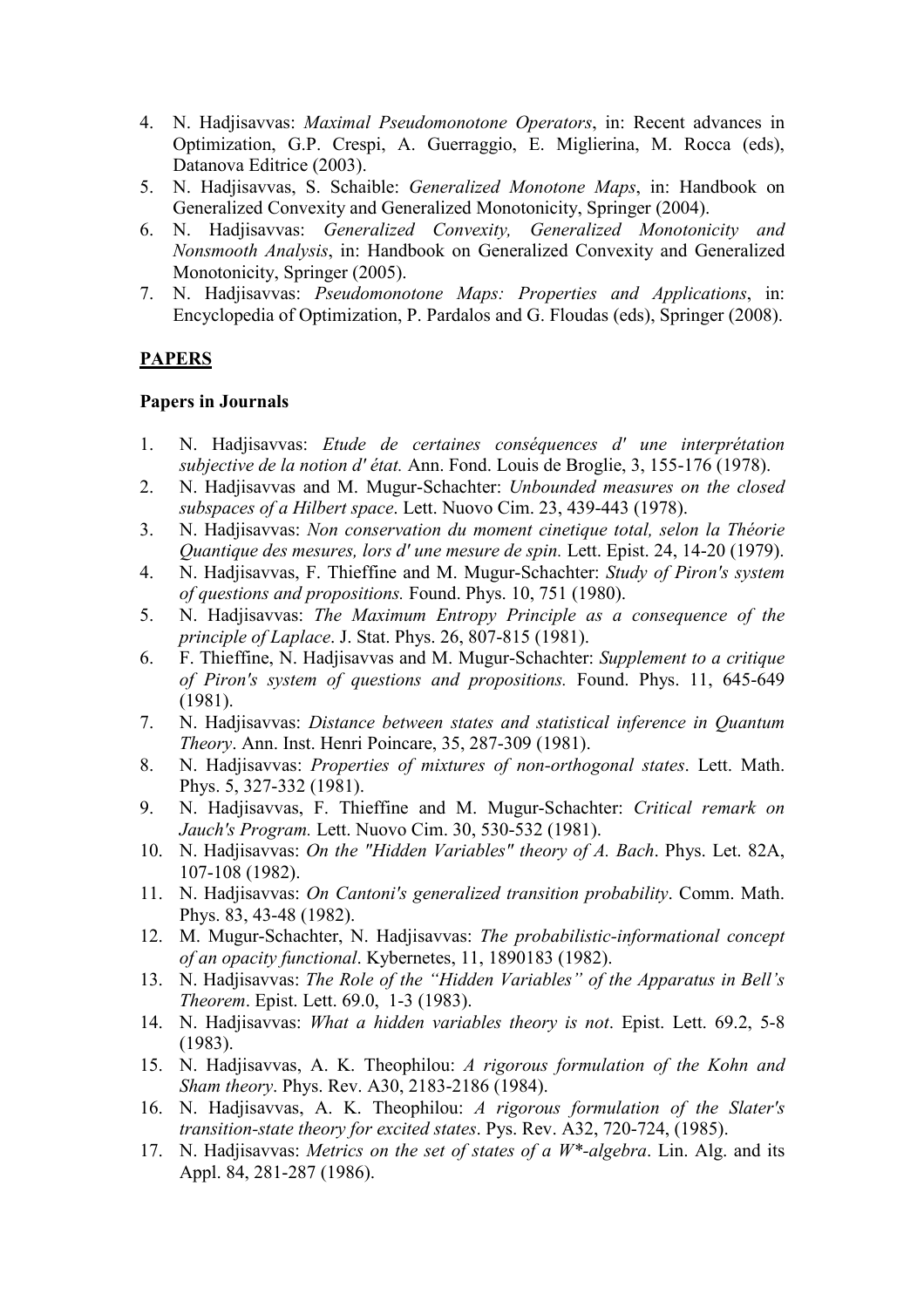- 18. N. Hadjisavvas, B. Nassopoulos and G. Pantelides: *Uber die Existenz gemeinsamer Elemente bester Approximation bezüglich zweier Normen*. Manuscr. Math. 58, 245-252 (1987).
- 19. N. Hadjisavvas, B. Nassopoulos and G. Pantelides: *On the renorming of a vector space endowed with two norms and the simultaneous approximation problem*. Math. Annalen 280, 549-557 (1988).
- 20. N. Hadjisavvas, D. Kravvaritis, G. Pantelides, I. Polyrakis: *Nonlinear monotone Operators with values in L(X,Y)*. J. Math. Anal. Appl. 140, 83-94 (1989).
- 21. N. Hadjisavvas, D. Kravvaritis, G. Pantelides, I. Polyrakis: *Hereditary order convexity in L(X,Y)*. Rend. Circ. Mat. Palermo 38, 130-139 (1989).
- 22. N. Hadjisavvas, D. Kravvaritis, G. Pantelides: *Structural properties of nonlinear monotone Operators with values in L(X,Y)*. Serdica 16, 246-248 (1990).
- 23. N. Hadjisavvas and S. Schaible: *On strong Pseudomonotonicity and (Semi)strict Quasimonotonicity*. J. Optim. Th. Appl. 79, 139-155 (1993).
- 24. N. Hadjisavvas, D. Kravvaritis and I. Polyrakis: *Weakly compact subsets of*  L1( $\mu$ ,X) *and* bvca ( $\Sigma$ ,X). Rend. Circ. Mat. Palermo 48 (series II), 119-126 (1994).
- 25. N. Hadjisavvas, S. Schaible: *Quasimonotone Variational Inequalities in Banach Spaces*. J. Optim. Theory Appl. 90, 95-111 (1996).
- 26. A. Daniilidis, N. Hadjisavvas: *Existence Theorems for Vector Variational Inequalities,* Bull. Austr. Math. Soc. 54, 473-481 (1996).
- 27. A. Daniilidis, N. Hadjisavvas and S. Schaible: *Connectedness of the efficient set for three-objective quasiconcave optimization problems*. J. Optim. Theory Appl 93, 517-524 (1997)).
- 28. M. Bianchi, N. Hadjisavvas and S. Schaible: *Vector Equilibrium Problems with Generalized Monotone Bifunctions*. J. Optim. Theory Appl. 92, 527-542 (1997).
- 29. N. Hadjisavvas, S. Schaible: *From Scalar to Vector Equilibrium Problems in the Quasimonotone Case* J. Optim. Theory Appl. Vol. 96, 297-309 (1998).
- 30. A. Daniilidis, N. Hadjisavvas: *Coercivity conditions and variational inequalities*. Mathematical Programming 86, 433-438 (1999).
- 31. A. Daniilidis and N. Hadjisavvas: *Characterization of Nonsmooth Semistrictly Quasiconvex and Strictly Quasiconvex Functions*, J. Optim. Theory Appl. Vol. 102, 525-536 (1999).
- 32. A. Daniilidis and N. Hadjisavvas: *On the Subdifferentials of Pseudoconvex and Quasiconvex Functions and Cyclic Monotonicity*, J. Math. Anal. Appl. Vol. 237, 30-42 (1999).
- 33. A. Daniilidis and N. Hadjisavvas: *On Generalized Cyclically Monotone Operators and Proper Quasimonotonicity*, Optimization Vol 47, 123-135 (2000).
- 34. A. Daniilidis, N. Hadjisavvas and J.E. Martinez-Legaz: *An appropriate subdifferential for quasiconvex functions*, SIAM J. on Optimization 12, 407-420 (2001).
- 35. N. Hadjisavvas, *The use of subdifferentials for studying generalized convex functions*, Journal of Statistics and Management Systems 5, 125-139 (2002).
- 36. M. Bianchi, N. Hadjisavvas and S. Schaible, *On pseudomonotone maps T for which -T is also pseudomonotone,* J. Conv. Anal. 10, 465-475 (2003).
- 37. N. Hadjisavvas, *Hadamard-type inequalities for quasiconvex functions*, J. Inequal. Pure Appl. Math. Vol 4, Issue 1, Article 13 (2003). (electronic).
- 38. N. Hadjisavvas: *Continuity and Maximality Properties of Pseudomonotone Operators*, J. Convex Anal. 10, 465--475 (2003).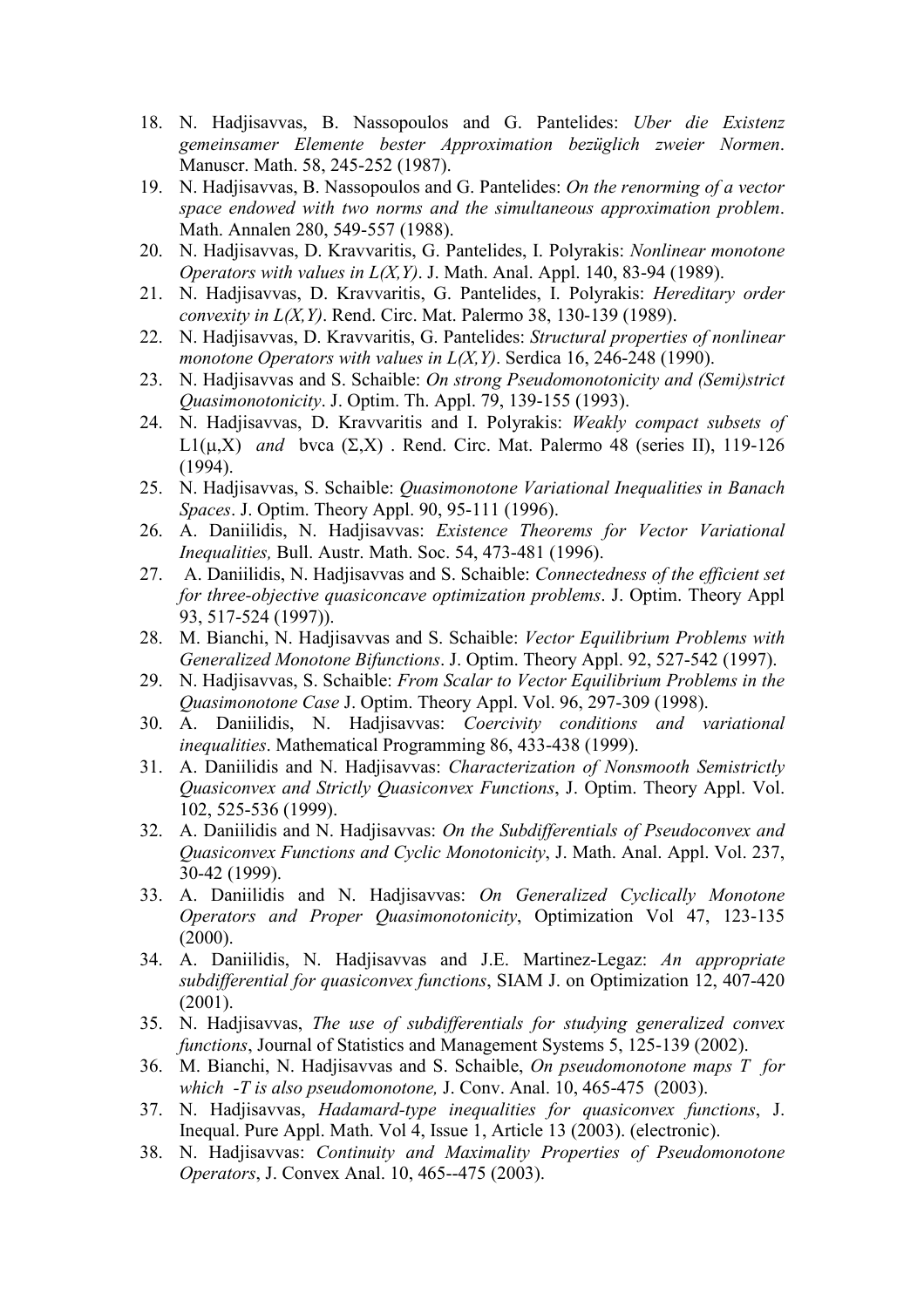- 39. D. Aussel and N. Hadjisavvas, *On Quasimonotone Variational Inequalities*, J. Optim. Theory Appl. 121, 223-228 (2004).
- 40. M. Bianchi, N. Hadjisavvas and S. Schaible, *Minimal Coercivity Conditions and Exceptional Families of Elements in Quasimonotone Variational Inequalities*, J. Optim. Theory Appl. 122, 1-17 (2004).
- 41. D. Aussel and N. Hadjisavvas, *Adjusted sublevel sets, normal operator and quasiconvex programming,* SIAM J. Optimization 16, 358-367 (2005).
- 42. M. Bianchi, N. Hadjisavvas and S. Schaible, *Exceptional families of elements for variational inequalities in Banach spaces*, J. Optim. Theory Appl. 129, 23-31 (2006).
- 43. N. Hadjisavvas and S. Schaible, *On a generalization of paramonotone maps and its application to solving the Stampacchia variational inequality*, Optimization 55, 593-604 (2006).
- 44. N. Hadjisavvas, *Translations of Quasimonotone Maps and Monotonicity,* Applied Mathematics Letters 19, 913-915 (2006).
- 45. F. Flores-Bazán, N. Hadjisavvas and C. Vera, *An optimal alternative theorem and applications to mathematical programming*, J. Global Optim. 37, 229-243 (2007).
- 46. M.R. Bai and N. Hadjisavvas, *Relaxed quasimonotone operators and relaxed quasiconvex functions*, J. Optim. Theory Appl. 138, 329-339 (2008).
- 47. L. C. Ceng, N. Hadjisavvas, S. Schaible, and J. C. Yao, *Well-Posedness for Mixed Quasivariational-Like Inequalities*, J. Optim. Theory Appl. 139, 109-125 (2008).
- 48. N. Hadjisavvas and S. Schaible*, Pseudomonotone\* maps and the cutting plane property*, J. Global Optim. 43, 565 - 575 (2009).
- 49. D. Aussel, Y. Garcia and N. Hadjisavvas, *Single-directional property of multivalued maps and variational systems*, SIAM J. Optim. 20, 1274-1285 (2009).
- 50. N. Hadjisavvas and H. Khatibzadeh, *Maximal monotonicity of bifunctions*, Optimization 59, 147-160 (2010).
- 51. L.-C. Ceng, N. Hadjisavvas and N.C. Wong, *Strong convergence theorem by a hybrid extragradient-like approximation method for variational inequalities and fixed-point problems,* J. Global Optim. 46, 635-646 (2010).
- 52. N. Hadjisavvas and D.T. Luc, *Second-order asymptotic directions of unbounded sets with application to optimization*, J. Convex Analysis 18, 181-202 (2011).
- 53. M. H. Alizadeh and N. Hadjisavvas, *Local boundedness of Monotone Bifunctions*, J. Global Optim. 53, 231-241 (2012).
- 54. H. Alizadeh, N. Hadjisavvas and M. Roohi, *Local Boundedness Properties for Generalized Monotone Operators*, J. Convex Analysis 19, 49-61 (2012).
- 55. N. Hadjisavvas, S. Schaible and N.C. Wong, *Pseudomonotone Operators: a Survey of the Theory and its Applications*, J. Optim. Theory Appl. 152, 1-20 (2012) (invited paper).
- 56. M. H. Alizadeh, N. Hadjisavvas, *On the Fitzpatrick transform of a monotone bifunction*, Optimization (to appear).

#### **CITATIONS**

The ISI Web of knowledge gives 627 citations, excluding self-citations (h index  $=$ 16). Mathscinet (whose citation database starts on year 2000) mentions: "Nicolas